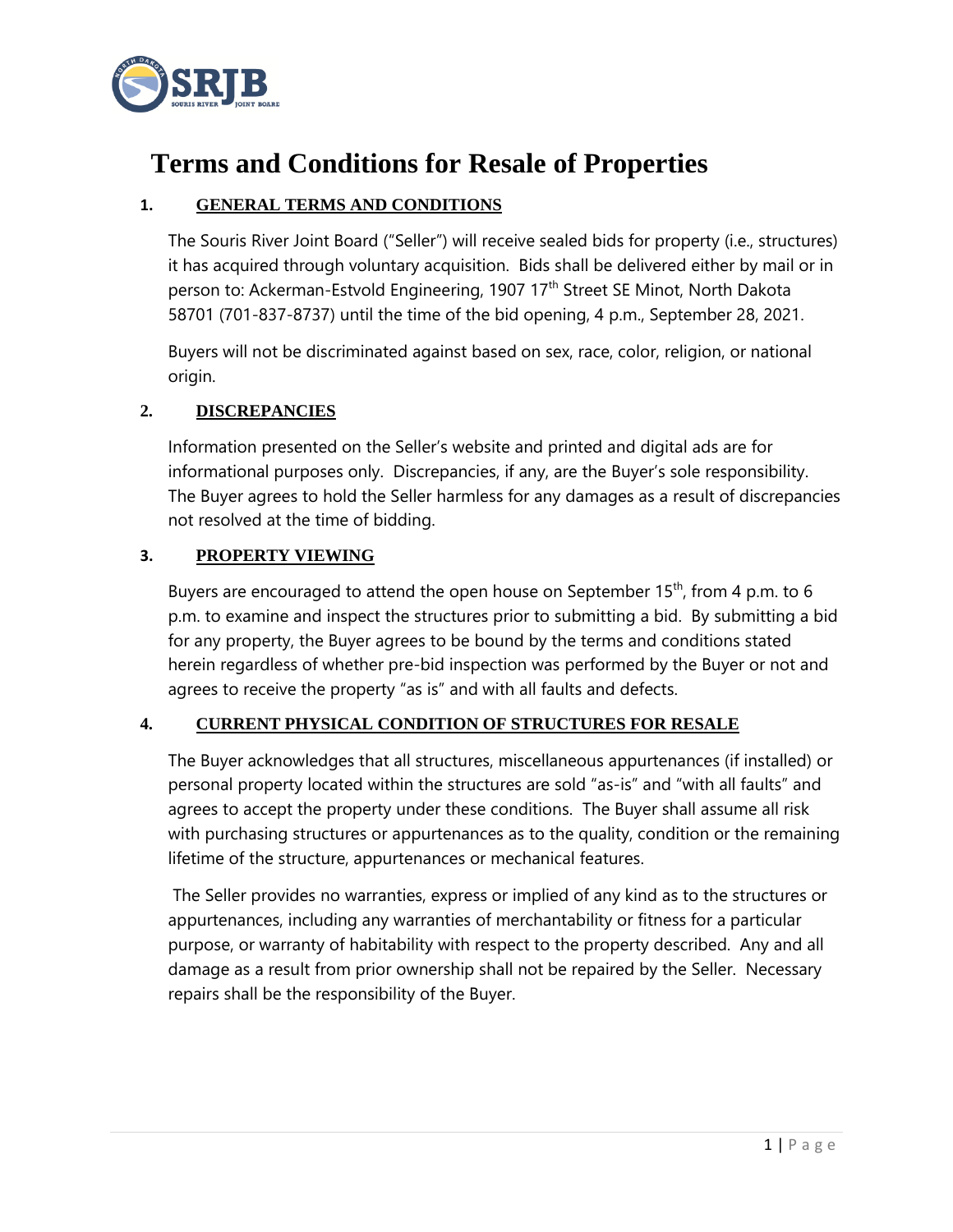

# 5. **BID DETAILS**

Bid details will be posted on the Mouse River Plan website located at www.mouseriverplan.com. Specific questions as to the sale may be directed to info@mouseriverplan.com.

## **6. SUBMITTING A BID**

All bids shall be binding. The Buyer will be required to sign a bill of sale and must comply with the terms and conditions stated herein and those terms and conditions set forth in the bill of sale. Retractions of bids will not be allowed.

Bids submitted for each structure shall include all contents and miscellaneous appurtenances. Trees are excluded from the property and shall remain with the property. Bids received shall be for moving the structure and its contents

Seller retains ownership of the land at all times.

## **7. PERFORMANCE BOND**

The Buyer shall be required to submit a refundable security deposit to the SRJB in the amount of \$5,000 (in lieu of a performance bond). The Buyer shall remove the structure(s) from the property no later than December  $7<sup>th</sup>$ , 2021 and remove any remaining debris or hazardous waste and performs all items listed in #10 below. Failure to comply will result in the Buyer's forfeiture of any and all rights to the structure(s) purchased, the purchase price paid to the Seller, any monies invested in the structure(s), and performance bond. The Seller shall then take ownership of the structure and may resell or demolish the structure at its discretion.

#### **8. INSURANCE AND RISK OF LOSS**

The Buyer is responsible for obtaining insurance on the property on the date of the sale.

Risk of loss or damage to the property will transfer from the Seller to the Buyer upon acceptance of the Buyer's bid. The Seller shall not be held responsible for any losses incurred by the Buyer once the auction is complete and the sale is finalized.

# **9. STRUCTURE RELOCATION REQUIREMENTS, GUIDELINES AND PROCEDURES**

Buyer acknowledges that the deadline for moving structures is on or December  $7<sup>th</sup>$ , 2021. The Buyer and structure mover ("Buyer's agent") shall have the right to enter upon the property when payment for deposit and sale price is received in full and at all reasonable times to perform such preparatory work as is needed to relocate the structure. Work hours are restricted to between 7 a.m. and 7 p.m. Monday – Saturday. Excessively loud exterior and/or interior preparatory work shall not be performed on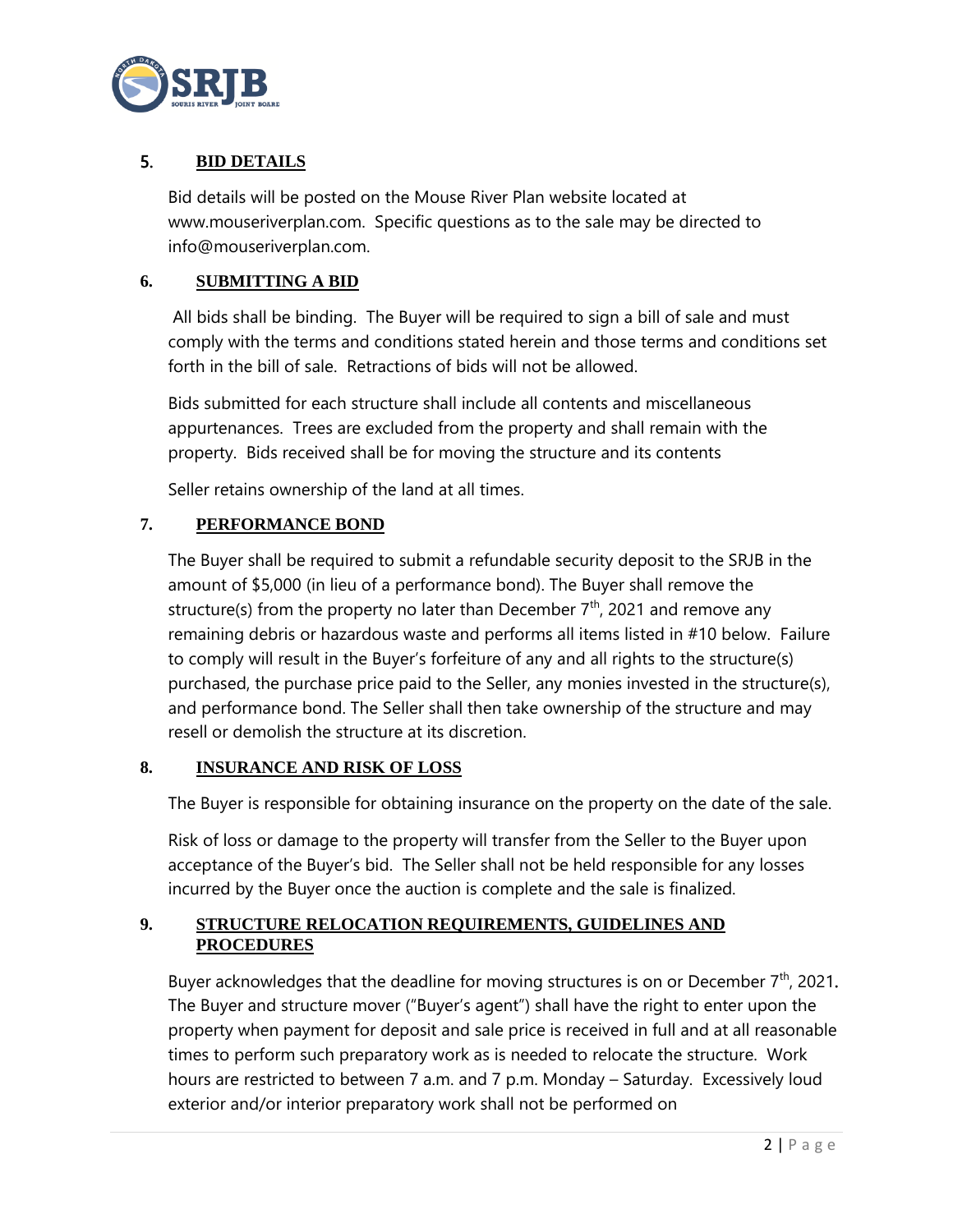

Sundays. The Buyer shall take all reasonable efforts to minimize disruption & minimize loud activities that may disturb neighboring property owners.

Tree trimming or tree removal will be permitted on a case by case basis. Structures too large to be moved in one piece may be divided into smaller sections. It is the Buyer's and the Buyer's agent's responsibility to determine maximum dimensions for safe relocation without damage to roadways or adjoining utilities and property.

Buyers submitting a bid are certifying that they have consulted a structure mover prior to submitting a bid. Wide structures will either be divided into multiple sections or alternate accommodations will be provided. Buyers must secure written agreements with the private property owners if they plan to move structures across private property. The Buyer and the private property owner must be in agreement regarding restoring any damage to private property resulting from moving structures. The Seller will not be a participant in agreements between the private property landowners and the Buyer to restore any damage created.

The Buyer agrees that the Buyer or the Buyer's agent will be responsible for securing all permits necessary to move the structure by the deadline date of December 7<sup>th</sup>, 2021. Moved structures may not be temporarily stored on Township, City or County owned property or right-of-way.

The Buyer is solely responsible for all risk and costs associated with moving of the structures.

#### **10. REMOVAL OF THE STRUCTURE FROM THE PROPERTY AND SITE CLEANUP**

The Buyer and the Buyer's agent must secure all permits necessary prior to the completion date of December  $7<sup>th</sup>$ , 2021 to move the structures.

The Buyer agrees not to dispose hazardous waste in, on or around the structure. The Buyer may remove any materials that exist in the structures at the time of purchase.

The Seller will assume site protection responsibilities only upon completion and acceptance of all required site cleanup activities. The Seller will take responsibility to protect exposed excavations, foundations, or other hazards by installing barricades, orange snow fencing or other appropriate measures around dangerous openings. The Seller will contract the demolition & removal of existing foundations, driveways, concrete flat work, trees, sandbags, sediment, landscaping, along with site backfill & restoration.

The Buyer and/or the Buyer's agent shall neatly separate into piles differing materials they encounter while preparing the structure to be moved. Concrete or exterior brickwork that is removed to facilitate moving (partial removal of foundation walls,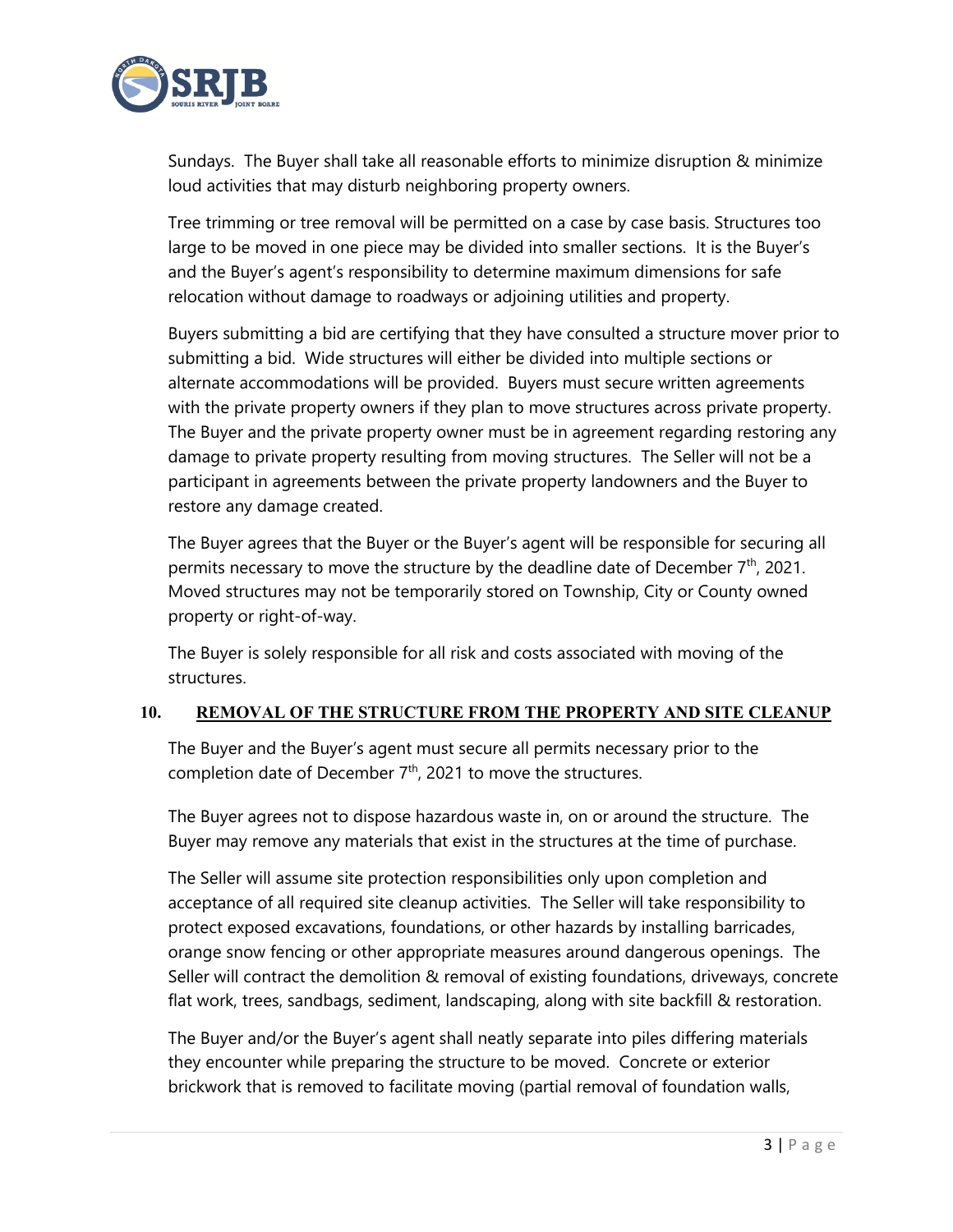

garage slabs, sidewalks, driveways, etc.) shall be kept separate from other materials and stockpiled in a neat pile located on the property. Topsoil and clay that may need to be removed around the foundation shall be separated and stockpiled in separate neat piles on the property (topsoil stockpile & clay stockpile). Any sand bedding under concrete slabs shall be stockpiled into a separate pile. Landscaping rock and appurtenances, etc. shall be stockpiled separately in a neat pile on the property. Trees around the structure that may need to be removed to facilitate moving shall require advance approval from the Seller prior to their removal. Upon approval, the trees may be stockpiled adjacent to the curb and the Seller will dispose of them.

If all materials are separated into neat piles, the Buyer may leave them on-site for the Seller to dispose of. If the Buyer and/or the Buyer's agent commingles concrete, bricks, siding, landscaping rock & appurtenances, wood, trees, brush, topsoil, clay and other miscellaneous building materials into one contiguous pile, the Buyer and/or Buyer's Agent will be responsible for disposing that material offsite at the Buyer's own expense. The Buyer and/or the Buyer's agent is encouraged to contact the Seller during moving operations to determine if their actions on-site are in line with this requirement or if they need to change their practices of separating piles to comply with this requirement. Any piles of commingled materials remaining on-site on December 7<sup>th</sup>, 2021, will be removed by the seller and performance bond will be forfeited by Buyer.

If the Buyer and/or the Buyer's agent remove walls from the basement (drywall & wall studs) or a deck from the exterior of the structure the materials must be placed in a roll off dumpster that shall be acquired and disposed of at the Buyer's expense. Roll off dumpsters must be removed no later than December 7<sup>th</sup>, 2021.

Upon removing the structure(s), Buyer shall secure the site. This may include safety fence, snow fence, or any visible encasement.

## **11. ASBESTOS AND LEAD PAINT**

The Buyer agrees to purchase the structure on an "as-is" basis and will be responsible for proper asbestos abatement, as required. If applicable, the Buyer agrees to have a licensed asbestos contractor certify that the items on the list are in good condition prior to moving. If the asbestos can become friable during the move it shall be abated by an individual licensed with the North Dakota Department of Health in accordance with all current rules and regulations regarding asbestos abatement and disposal. Once the structure has been moved, the licensed asbestos contractor must inspect the items on the list and certify that none have become friable.

The Seller has not, and will not, test for the presence of lead-based paint. If a structure was built prior to 1978, it is assumed to contain lead based paint. The Buyer shall be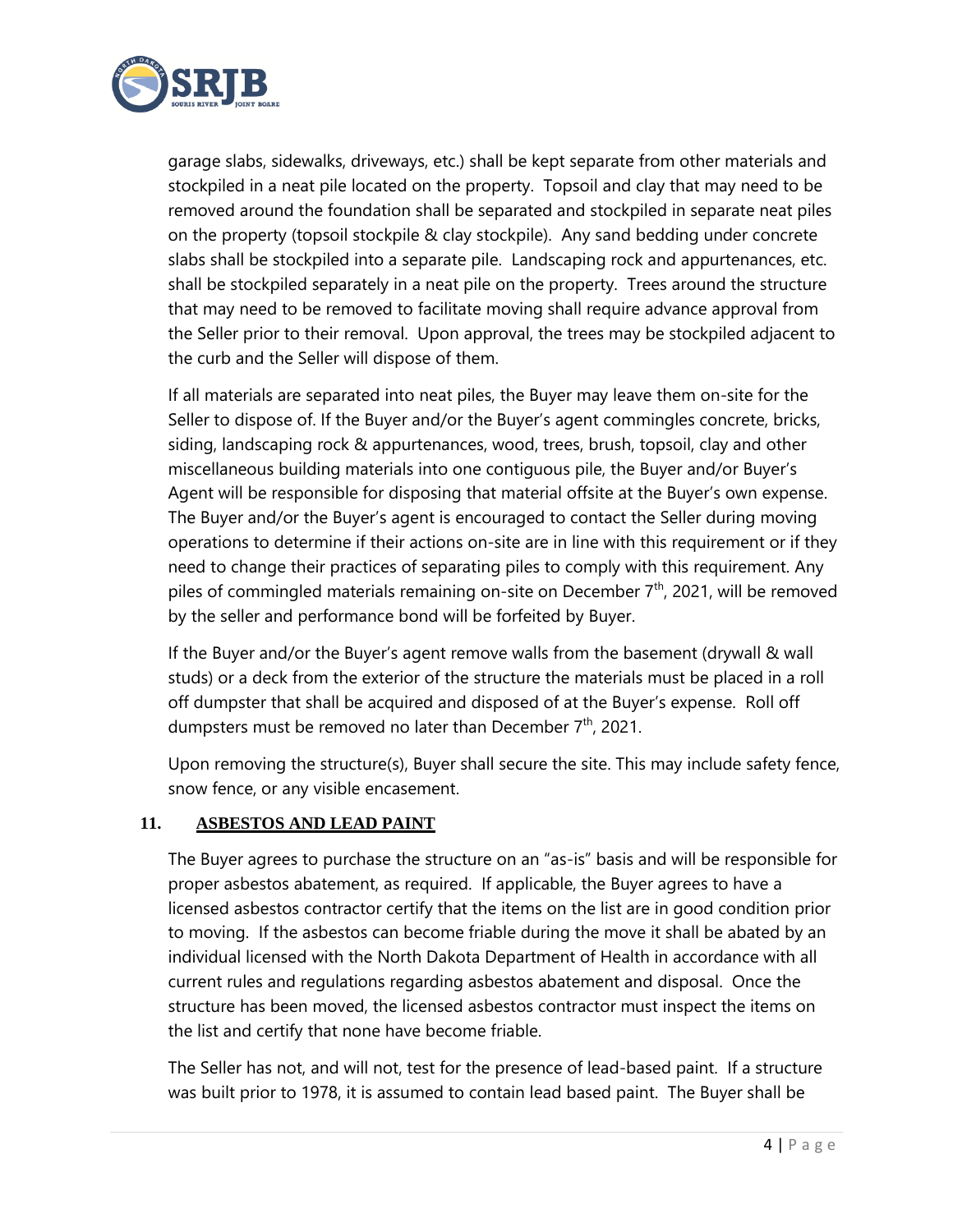

responsible for proper abatement. The Buyer will be required to acknowledge that the property may contain lead paint at the end of the auction if the structure was built prior to 1978.

# **FLOODPLAIN REQUIRMENTS**

Structures will not be allowed to be relocated to parcels located within the 2011 Mouse River Floodplain which do not have planned protection in the Mouse River Enhanced Flood Protection Plan - Preliminary Engineering Report. Areas which do have planned protection are allowable including but not limited to future protected areas in Minot, Burlington, Robinwood, Brooks Addition, etc.

These are the floodplain requirements of this sale. The buyer is also responsible for following any city, county, or township rules, regulations, and permitting which may apply and may affect relocation sites.

## **12. UTILITIES**

Water meters have been removed from all vacant structures and the water service has been shut off at the curb stop.

The Seller will notify the private serving utility to disconnect services to the vacant structures prior to relocation.

#### 13. **PROPERTY AND PRICE**

The Seller agrees to sell to the Buyer the following described structures: <u>. Andre Sterne and Sterne and Sterne and Sterne and Sterne and Sterne and Sterne and Sterne and Sterne and St</u>

| Located at (address):      |  |
|----------------------------|--|
| For the purchase price of: |  |

#### **14. AMENDMENTS, MODIFICATIONS OR WAIVERS**

No amendment, modification, or waiver of any condition, provision or term shall be valid or of any effect unless made in writing and signed by Buyer and Seller, or a duly authorized representative, and specifying with particularity the extent and nature of such amendment, modification or waiver. Any waiver by any party of any default of another party shall not effect or impair any right arising from any subsequent default. Except as expressly and specifically stated otherwise, nothing herein shall limit the remedies and rights of the parties.

#### **15. INDEMNITY AND HOLD HARMLESS**

The Buyer agrees to indemnify and hold the Seller, its directors, employees, attorneys and agents harmless from any and all claims, liabilities, losses, damages and expenses, including claims arising from death or personal injury and attorney's fees, that may arise directly or indirectly from the condition of the building(s) and materials, the Buyer's